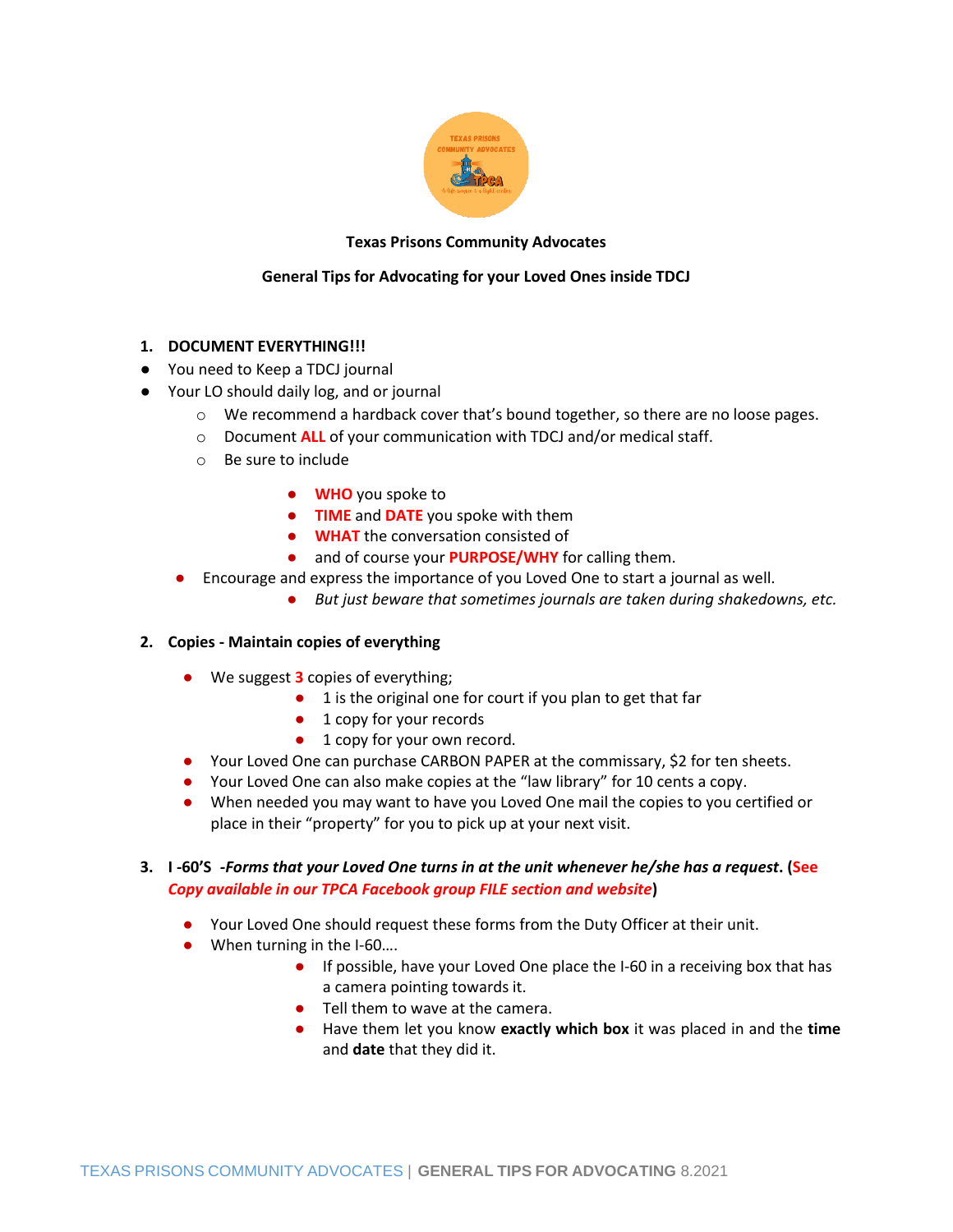- **4. Grievance (***For more detailed information on Grievances and Grievance Forms please see our Facebook FILE section and our trainings***)**
	- The purpose of the grievance is to officially complain about some form of injustice, such as a violation of policy or law, or to let the administration know that certain conditions of confinement, or actions by another are unacceptable
		- o **Unless your Loved One advocates for themselves, TDCJ is NOT going to let you advocate for them effectively. So, filing a grievance is an important step.**
		- o Your love ones need to file a Step 1 Grievance. If they do not receive a response from their Step 1 grievance or an adequate response, they need to file a Step 2 Grievance. See Offender Handbook for specifics on the Grievance process **[https://lookaside.fbsbx.com/file/Offender\\_Orientation\\_Handbook\\_English.pdf?to](https://lookaside.fbsbx.com/file/Offender_Orientation_Handbook_English.pdf?token=AWzkSdHAFwd1lczPTYSOiGFCHNAUMNO9tnNtvjegsl0r5hQEopNjMpu2nvPWlkOP_ZIRv6m89DPKjW_Q9i1B1LIotCMsuuEPlgOWOCqhbBZ567alnrtWcJ_q19j8RebiPF7n-QM1C6Sw4iCFlzVm-emY) [ken=AWzkSdHAFwd1lczPTYSOiGFCHNAUMNO9tnNtvjegsl0r5hQEopNjMpu2nvPWl](https://lookaside.fbsbx.com/file/Offender_Orientation_Handbook_English.pdf?token=AWzkSdHAFwd1lczPTYSOiGFCHNAUMNO9tnNtvjegsl0r5hQEopNjMpu2nvPWlkOP_ZIRv6m89DPKjW_Q9i1B1LIotCMsuuEPlgOWOCqhbBZ567alnrtWcJ_q19j8RebiPF7n-QM1C6Sw4iCFlzVm-emY) [kOP\\_ZIRv6m89DPKjW\\_Q9i1B1LIotCMsuuEPlgOWOCqhbBZ567alnrtWcJ\\_q19j8Rebi](https://lookaside.fbsbx.com/file/Offender_Orientation_Handbook_English.pdf?token=AWzkSdHAFwd1lczPTYSOiGFCHNAUMNO9tnNtvjegsl0r5hQEopNjMpu2nvPWlkOP_ZIRv6m89DPKjW_Q9i1B1LIotCMsuuEPlgOWOCqhbBZ567alnrtWcJ_q19j8RebiPF7n-QM1C6Sw4iCFlzVm-emY) [PF7n-QM1C6Sw4iCFlzVm-emY](https://lookaside.fbsbx.com/file/Offender_Orientation_Handbook_English.pdf?token=AWzkSdHAFwd1lczPTYSOiGFCHNAUMNO9tnNtvjegsl0r5hQEopNjMpu2nvPWlkOP_ZIRv6m89DPKjW_Q9i1B1LIotCMsuuEPlgOWOCqhbBZ567alnrtWcJ_q19j8RebiPF7n-QM1C6Sw4iCFlzVm-emY)**
	- **Grievance forms and instructions on how to use them are available from staff in each housing area or at the law library.** 
		- $\circ$  Step 1 Grievance You always need a paper trail to show as proof that you filed a grievance and the response you were given.
		- $\circ$  Step 2 Grievance If your Loved One doesn't receive a response from their step 1 grievance or they receive an inadequate response, they need to file a step 2 grievance.
	- **The first thing TDCJ administration and/or an attorney will ask is "did your loved one file a grievance." In the long run, getting it done is better than not getting it done.**
	- If your Loved One has an "urgent" medical concern, and needs medical attention immediately, be sure to tell them to file a grievance if possible while you are simultaneously pursuing other options. *Please see our Document on Medical Advocacy see our Facebook FILE section and website***)**
		- When turning in the Grievance....
			- If possible, have your Loved One place the Grievance in a receiving box that has a camera pointing towards it.
			- Tell them to wave at the camera.
			- Have them let you know **exactly which box** it was placed in and the **time** and **date** that they did it.
	- Good reference grievance book by Terri Leclerc is on amazon please refer to the links below for more specifics on the grievance process.

[https://www.tdcj.texas.gov/divisions/arrm/res\\_grievance.htm](https://www.tdcj.texas.gov/divisions/arrm/res_grievance.htm) https://www.tdcj.texas.gov/.../Offender\_Grievance\_pamphlet\_English.tx https://www.tdcj.texas.gov/divisions/cmhc/complaint\_process.html

- **5. Familiarize yourself with ….**
	- **The "Disciplinary Rules and Procedures" [https://lookaside.fbsbx.com/file/Disciplinary\\_Rules\\_and\\_Procedures\\_for\\_Offenders\\_](https://lookaside.fbsbx.com/file/Disciplinary_Rules_and_Procedures_for_Offenders_English.pdf?token=AWwfEYhyWUQ5o4GUecwTQVasyxLcEOAigvWF7vva6P9hFn541TBXG7g0FN4ILoTcMm2euUo4Kz1LLvPuEp5wXIZ1ktCH3H-OWv66EFLxIO6_FsjxF9LzNc2qjQ_V3G7f0f2wglcBEND4n_FqITeYP8AS) [English.pdf?token=AWwfEYhyWUQ5o4GUecwTQVasyxLcEOAigvWF7vva6P9hFn541TB](https://lookaside.fbsbx.com/file/Disciplinary_Rules_and_Procedures_for_Offenders_English.pdf?token=AWwfEYhyWUQ5o4GUecwTQVasyxLcEOAigvWF7vva6P9hFn541TBXG7g0FN4ILoTcMm2euUo4Kz1LLvPuEp5wXIZ1ktCH3H-OWv66EFLxIO6_FsjxF9LzNc2qjQ_V3G7f0f2wglcBEND4n_FqITeYP8AS) [XG7g0FN4ILoTcMm2euUo4Kz1LLvPuEp5wXIZ1ktCH3H-](https://lookaside.fbsbx.com/file/Disciplinary_Rules_and_Procedures_for_Offenders_English.pdf?token=AWwfEYhyWUQ5o4GUecwTQVasyxLcEOAigvWF7vva6P9hFn541TBXG7g0FN4ILoTcMm2euUo4Kz1LLvPuEp5wXIZ1ktCH3H-OWv66EFLxIO6_FsjxF9LzNc2qjQ_V3G7f0f2wglcBEND4n_FqITeYP8AS)[OWv66EFLxIO6\\_FsjxF9LzNc2qjQ\\_V3G7f0f2wglcBEND4n\\_FqITeYP8AS](https://lookaside.fbsbx.com/file/Disciplinary_Rules_and_Procedures_for_Offenders_English.pdf?token=AWwfEYhyWUQ5o4GUecwTQVasyxLcEOAigvWF7vva6P9hFn541TBXG7g0FN4ILoTcMm2euUo4Kz1LLvPuEp5wXIZ1ktCH3H-OWv66EFLxIO6_FsjxF9LzNc2qjQ_V3G7f0f2wglcBEND4n_FqITeYP8AS)**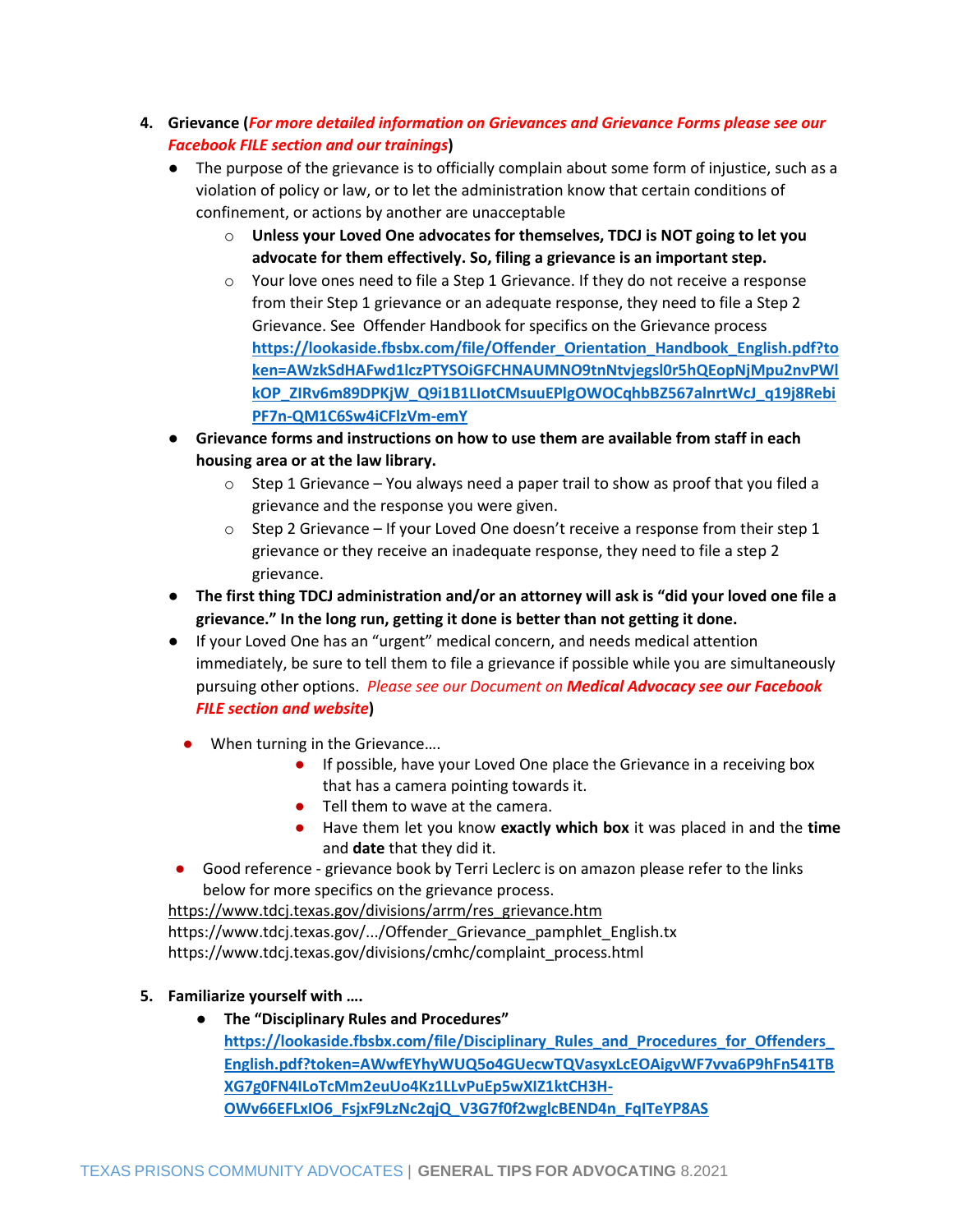- **TDCJ Websit[e https://www.tdcj.texas.gov/](https://www.tdcj.texas.gov/)**
- **TDCJ Chain of Command (you can find this on their website or in our Facebook files)**
- **6. Writing/Emails/Phone calls/In person meeting**
	- **Always try to solve issues on unit level first.** 
		- Send an email to the warden and/or call, or ask to meet in person.
	- **Call the Regional Director**
- **If the problem can't be solved on unit level send an email to the ombudsman "CC" up the chain of command within TDCJ administration and board members. (***You use our list from our Facebook FILES section-We are trying to keep that list current however TDCJ changes are made frequently check back for updates)*
- **Standard email format is (See our Facebook FILES section-for sample letters)**
	- TDCJ First Name.Last Name@tdcj.texas.gov
	- TDCJ Board First Name.Last Name@tbcj.texas.gov
	- Now remember to be nice and don't play the blaming game because that never works just explain to the warden your concerns tell them that you are aware of the \_\_\_\_\_\_\_\_policy and right now that is being broken.
		- Explain your concerns and ask how the problem can be fixed.
		- If you chose a phone call, always follow it up in writing.
		- Type a recap of your conversation in an email or letter and send to the person you spoke to verifying your conversation.
	- **Record your phone calls** 
		- Get **names, dates** and the **subject matter in writing** !!
		- Good terms to use are "deliberately indifferent", "reckless disregard for a serious medical condition," "negligence," "malfeasance", deficient", and if you refer to the penal code, looking at statutory violations look at "deadly conduct", "abuse of official capacity," official oppression (if they give him a case over medical) and go read sec. 39.04 deprivation of rights under color of law by a person at a correctional facility. Very liberal in who can be held criminally liable even for taking privileges. However, before using these terms, make sure you understand their meanings and definitions. Depending on how each one is used, they can be very serious accusations.
	- **You may also want to "cc" OR add to the main correspondence line the media, legislators, TDCJ Board members, and other organizations**.
	- Send certified mail, return receipt requested. Once the recipient signs for it, they have **officially been served.**
- **Contacting outside agencies –**
	- **MEDIA**
		- Make sure you have factual information NOT just rumors
		- Clearly state your **EVIDENCE/PROOF**
		- Clearly state what you and your loved one have done to help the situation
		- You can ask the media **NOT** to report on the alleged offenses of your loved one
- **Complaints to the Special Litigation Division of the United States Department of Justice**